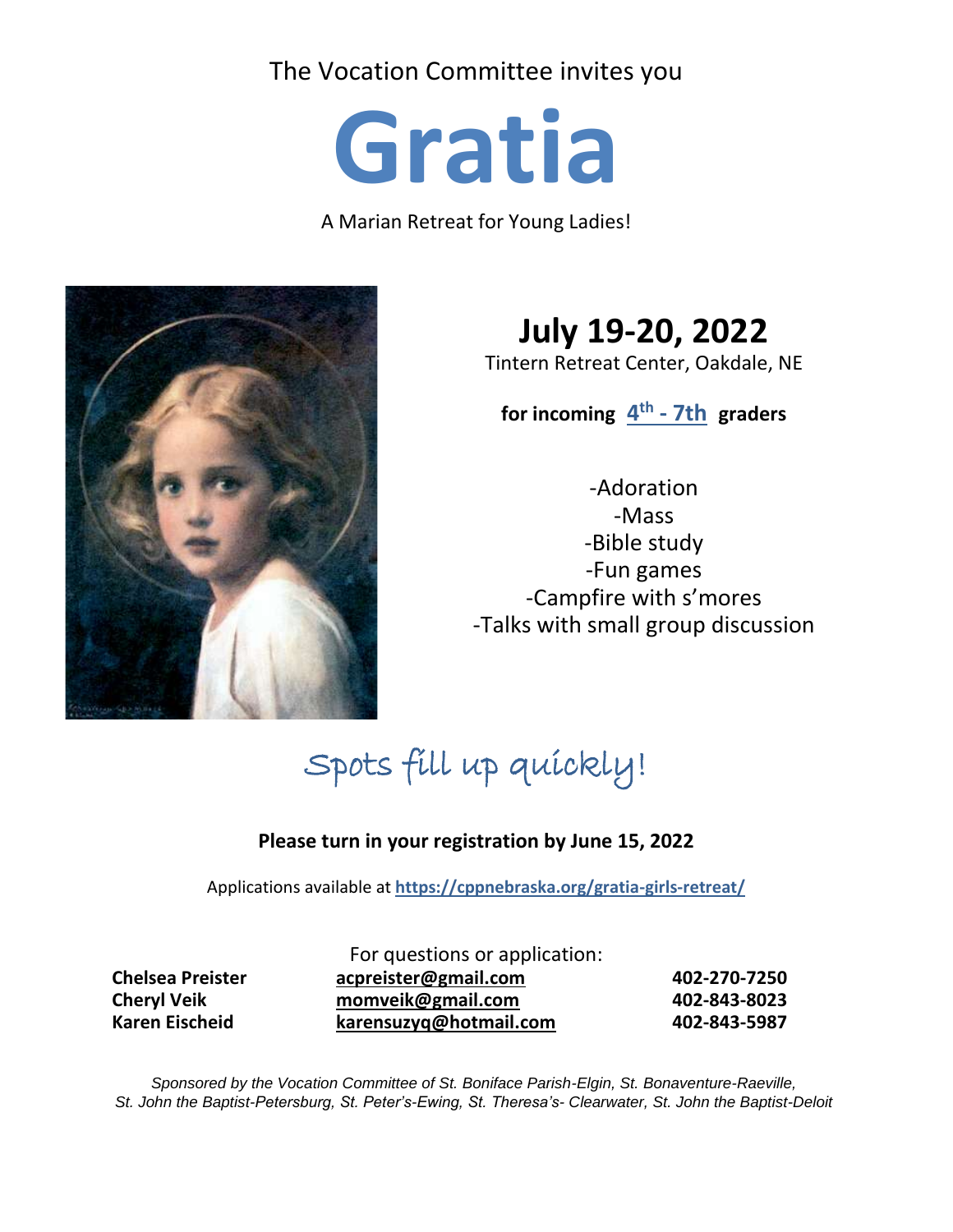# **Gratia Retreat**

*"Love our Lady. And she will obtain abundant grace to help you conquer in your daily struggle."*

*-St. Josemaria Escriva*

|                                                                                                                                                              |              | <b>GRATIA Application</b> Due June 15, 2022 |   |                                                                                          |  |  |
|--------------------------------------------------------------------------------------------------------------------------------------------------------------|--------------|---------------------------------------------|---|------------------------------------------------------------------------------------------|--|--|
|                                                                                                                                                              |              |                                             |   |                                                                                          |  |  |
|                                                                                                                                                              |              |                                             |   |                                                                                          |  |  |
|                                                                                                                                                              |              |                                             |   |                                                                                          |  |  |
|                                                                                                                                                              |              |                                             |   |                                                                                          |  |  |
|                                                                                                                                                              |              |                                             |   |                                                                                          |  |  |
|                                                                                                                                                              |              |                                             |   |                                                                                          |  |  |
|                                                                                                                                                              |              |                                             |   |                                                                                          |  |  |
|                                                                                                                                                              |              |                                             |   |                                                                                          |  |  |
| <u>T shirt Size (Circle One)</u>                                                                                                                             |              |                                             |   |                                                                                          |  |  |
| Youth Size:                                                                                                                                                  | $\mathsf{S}$ | M                                           | L |                                                                                          |  |  |
| Adult Size:                                                                                                                                                  | $\mathsf{S}$ | M                                           | L | XL                                                                                       |  |  |
| Please send \$45 along with 3 forms to (Make checks payable to St. Boniface Church)<br>Gratia<br>% Chelsea Preister<br>45349 Ann Street<br>Cornlea, NE 68642 |              |                                             |   |                                                                                          |  |  |
|                                                                                                                                                              |              | Due By June 15, 2022                        |   |                                                                                          |  |  |
|                                                                                                                                                              |              |                                             |   | *Sponsored by Catholic Parishes in Partnership Vocations Committee<br>Based at Elgin, NE |  |  |
|                                                                                                                                                              |              | Office Use                                  |   |                                                                                          |  |  |
| Date Received _____                                                                                                                                          |              | Amount Received ____<br>$Casn$ Check        |   | Confirmation _____                                                                       |  |  |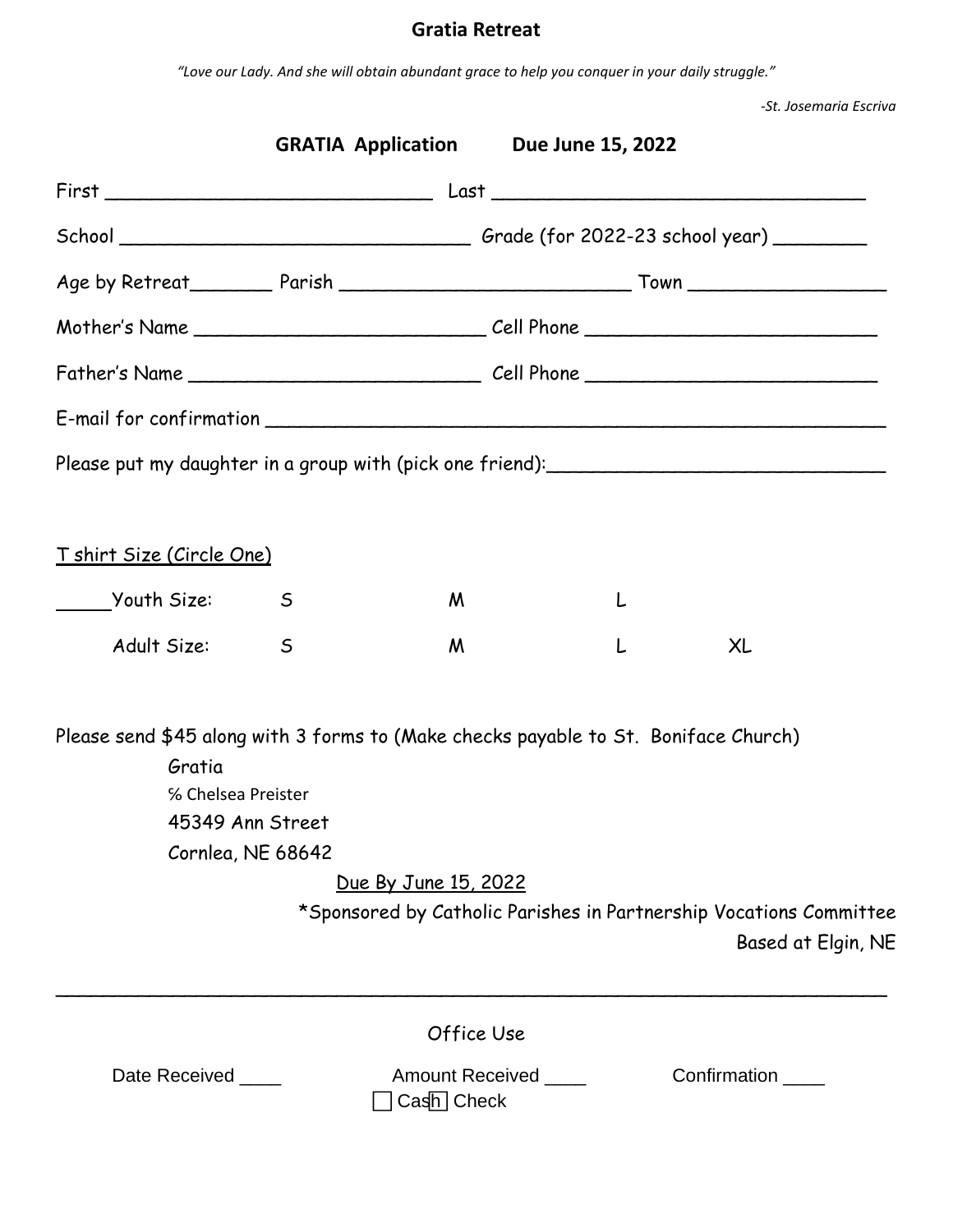#### **Gratia Retreat**

*"Love our Lady. And she will obtain abundant grace to help you conquer in your daily struggle."*

|  |                                                                                             | <b>Health Form 2022</b>                                                          | -St. Josemaria Escriva                                                                         |  |  |
|--|---------------------------------------------------------------------------------------------|----------------------------------------------------------------------------------|------------------------------------------------------------------------------------------------|--|--|
|  |                                                                                             |                                                                                  |                                                                                                |  |  |
|  |                                                                                             | Birth Date: ______________________Parent/Guardian Name(s):______________________ |                                                                                                |  |  |
|  | Address________________________________City ______________State _______ Zip___________      |                                                                                  |                                                                                                |  |  |
|  |                                                                                             |                                                                                  |                                                                                                |  |  |
|  |                                                                                             |                                                                                  |                                                                                                |  |  |
|  | <b>Accidental/Medical Insurance Information:</b>                                            |                                                                                  |                                                                                                |  |  |
|  |                                                                                             |                                                                                  |                                                                                                |  |  |
|  | activities or would be helpful for the Gratia directors to know (e.g. Asthma, sleepwalking, |                                                                                  | List any diagnoses, medical history, or problems that might prevent full participation in camp |  |  |
|  | Please list all child's medicines including their dosage and directions for administration. |                                                                                  |                                                                                                |  |  |
|  |                                                                                             |                                                                                  |                                                                                                |  |  |
|  | I authorize Gratia to give my child age-appropriate doses of the following, if needed:      |                                                                                  |                                                                                                |  |  |
|  | Tylenol/acetaminophen     Advil/Ibuprofen     Benadryl                                      |                                                                                  | Tums                                                                                           |  |  |